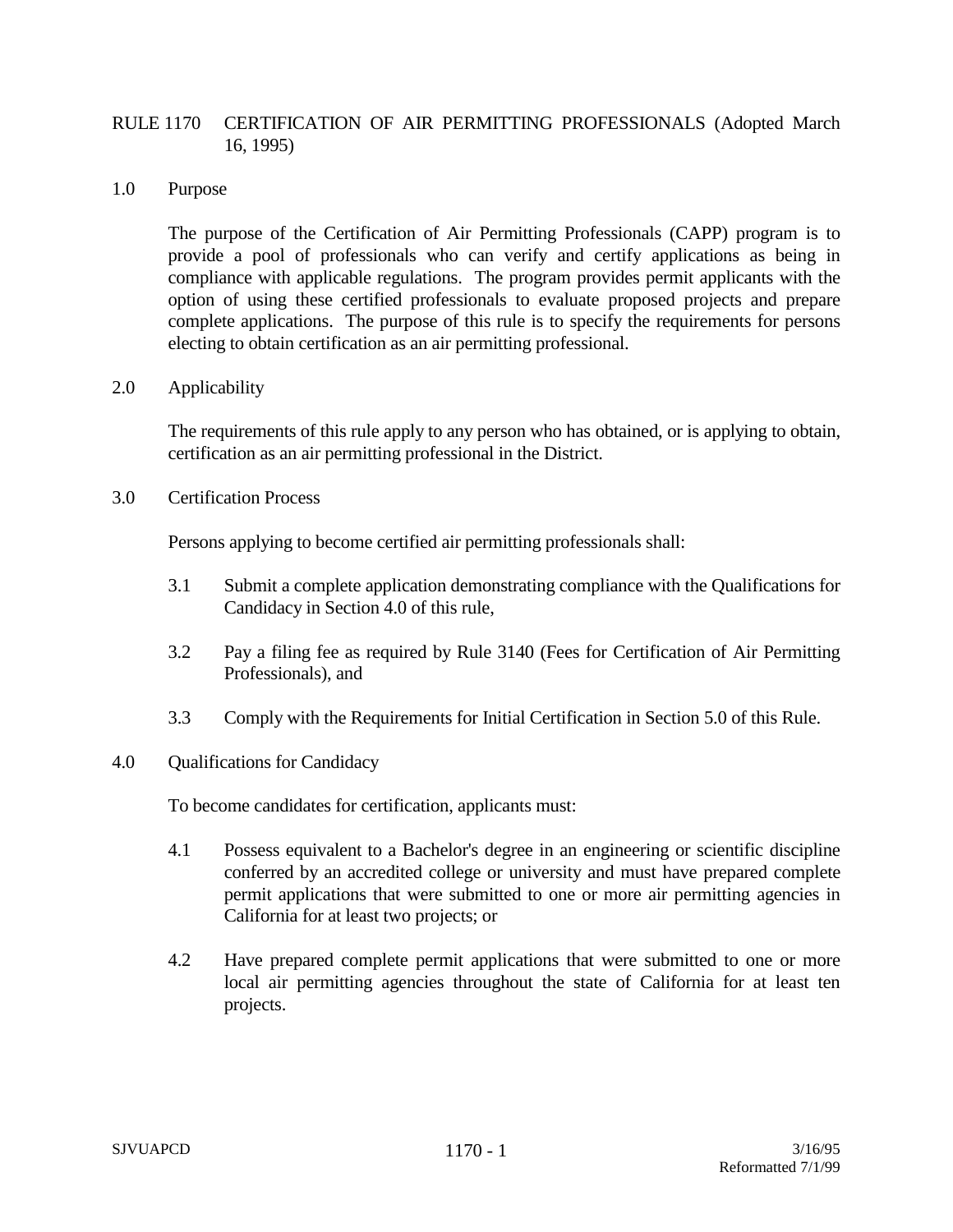# 5.0 Requirements for Initial Certification

In order to obtain certification as an air permitting professional, candidates meeting the requirements of Section 4.0 of this rule shall:

- 5.1 Complete the two-day mandatory certification of air permitting professionals training course which covers specific permitting procedures and policies regarding the application of District rules and regulations to proposed projects, and
- 5.2 Pass the comprehensive examination for certification of air permitting professionals.
- 6.0 Optional Training

The District shall provide a two-day training course for all interested individuals which will introduce general air quality issues and permitting requirements. This course will be held prior to the mandatory training course.

- 7.0 Expiration and Renewal of Certificates
	- 7.1 Certificates shall be valid for a period of one year from the date of issuance unless the holder of the certificate is disqualified pursuant to section 8.0 of this rule.
	- 7.2 Valid certificates may be renewed by complying with the following requirements:
		- 7.2.1 Completing supplemental training courses as required by the District or
		- 7.2.2 Pass an annual renewal exam, and
		- 7.2.2 Payment of the annual renewal fee.
- 8.0 Disqualification
	- 8.1 Certified Air Permitting Professionals that have made significant errors in preparing applications may be disqualified by the Air Pollution Control Officer. Significant errors include, but are not limited to, errors in application and interpretation of Rules and Regulations and errors in application of sound engineering principles. Persons disqualified for significant errors may be reinstated, if subsequent to the disqualification they:
		- 8.1.1 Repeat the initial training course described in Section 5.1 of this rule, and
		- 8.1.2 Repeat and pass the comprehensive examination described in Section 5.2 of this rule.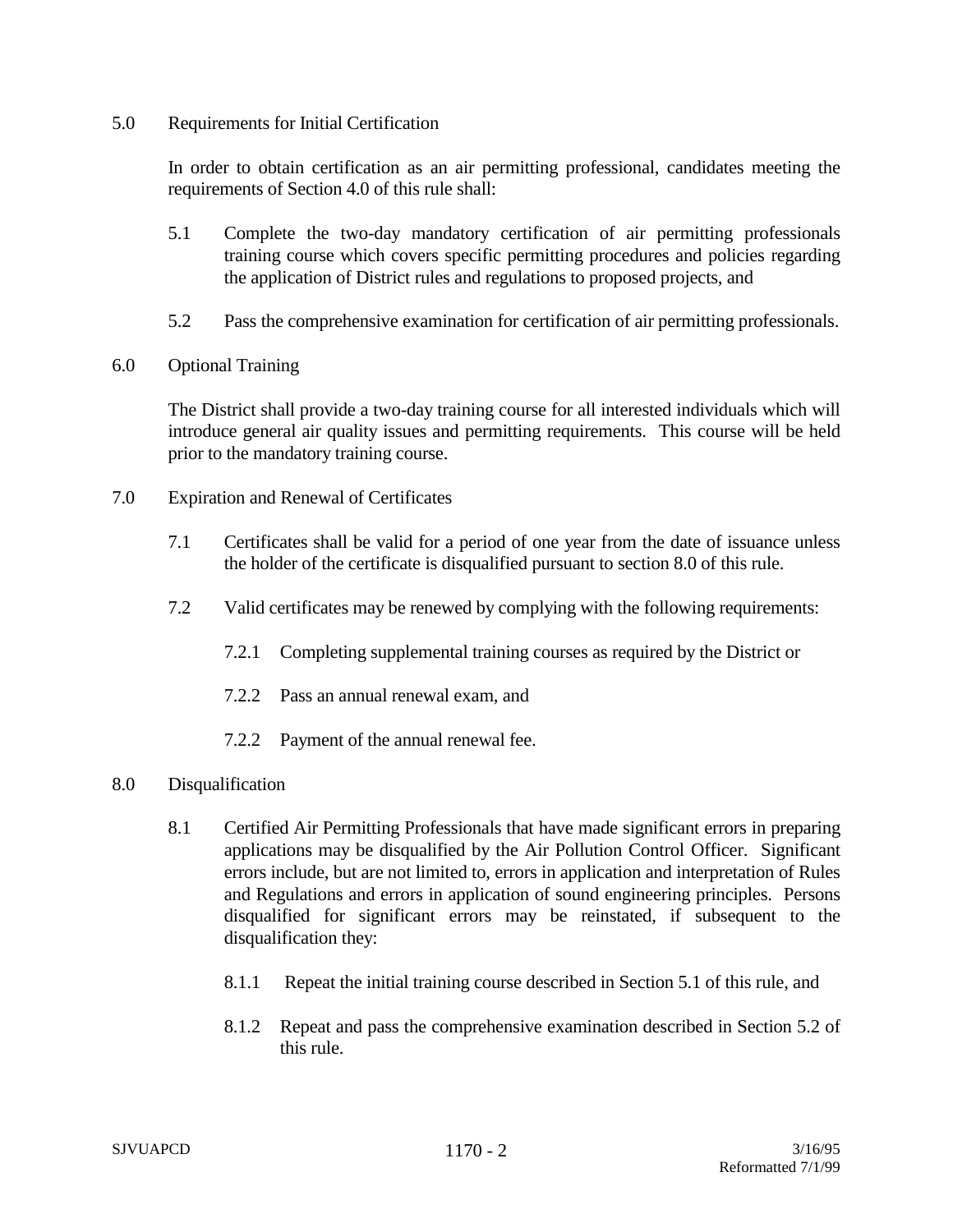- 8.2 Certified Air Permitting Professionals may be permanently disqualified by the Air Pollution Control Officer from participating in the CAPP program for knowingly or negligently submitting false information in connection with a permitting action.
- 8.3 Certified Air Permitting Professionals being considered for disqualification under section 8.1 or 8.2 of this rule shall be notified of the basis for the decision in writing 30 days prior to disqualification.
- 8.4 Disqualified persons can appeal the decision by petitioning for a hearing before the Hearing Board of the District pursuant to District Regulation V.
- 9.0 Public Notice of Certification
	- 9.1 The District shall maintain a list of the names and affiliations of Certified Air Permitting Professionals and make the list available to interested parties upon request.
	- 9.2 The District may publish the list of the names of Certified Air Permitting Professionals.